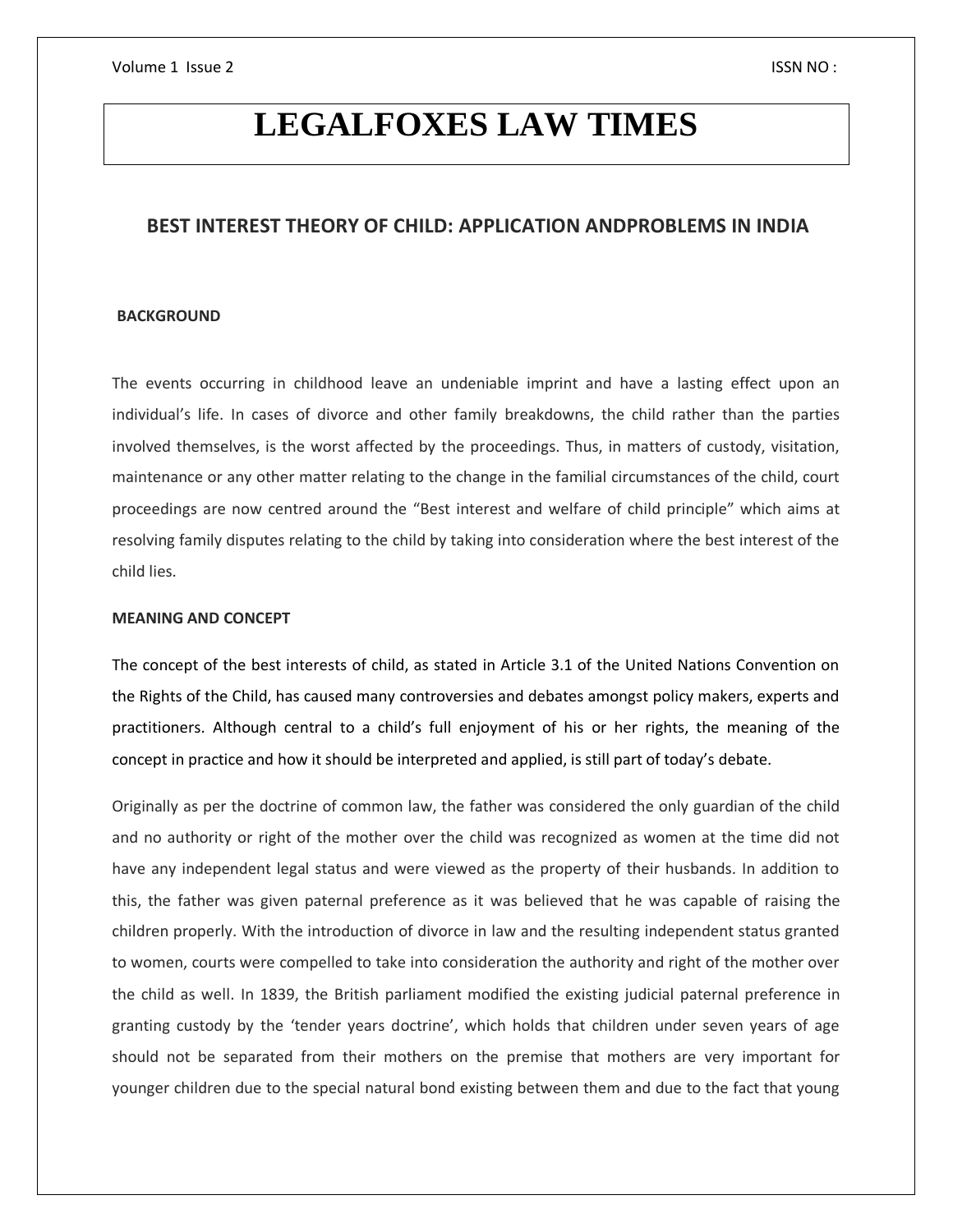children are often looked after by their mothers.<sup>1</sup> This was reflected in the Custody of Infants Act, 1839 which allowed a mother to claim custody over minor children.In addition to this, in a number of judicial decisions including Falkland v. Bertie in 1696<sup>2</sup>, Eyre v. Shaftsbury in 1722<sup>3</sup>, and Shaftsbury v. Shaftsbury in 1725<sup>4</sup>, the courts claimed the *parens patriae* jurisdiction which superseded the natural guardianship of the father over the child. It wasaccepted that the courts had a right to interfere on behalf of children and award custody directed towards fulfilling the best interests of the child. The Guardianship of Infants Act, 1886, granted a mother equal rights over matters including custody of and access to the child. The Guardianship of Infants Act recognized the claims of the mother and the father in a custody dispute as equal and provided that "welfare of the infant shall be the first and paramount consideration"<sup>5</sup>. "Lastly, the Guardianship of Minors Act, 1973, provided equal rights to the mother with respect to the rights granted by the common law to the father and the mother was allowed to exercise these rights without the concurrence of the father."<sup>6</sup>

# **BEST INTEREST THEORY AND INDIAN LAW**

In India, the Guardians and Wards Act was enacted in 1890 by the British empire under colonial rule, which continued the trend of the supremacy of the paternal right in guardianship and custody of children. The Hindu Minority and Guardianship Act, 1956, enacted by the independent Indian state provides that for the best interest principle- the principle that the welfare of the minor shall be the paramount consideration superseding all other factors.

The prevailing law on this subject in the international law sphere, to which India is subject to is the United Nations Convention on the Rights of the Child (CRC), 1989, Article 3 of which states that "in all actions concerning children, whether undertaken by public or private social welfare institutions, courts

<sup>&</sup>lt;sup>1</sup> Lenore J. Weitzman (1987), The Divorce Revolution : The Unexpected Social and Economic Consequences for Women (The Free Press: Macmillan Publishing Group), p. 219

<sup>2</sup> 23 Eng. Rep. 814 (Ch. 1696)

<sup>3</sup> 24 Eng. Rep. 659 (Ch. 1722)

<sup>4</sup> 25 Eng. Rep. 121 (Ch. 1725)

<sup>5</sup> The Guardianship of Infants Act, 1925.

<sup>6</sup>http://lawcommissionofindia.nic.in/reports/Report%20No.257%20Custody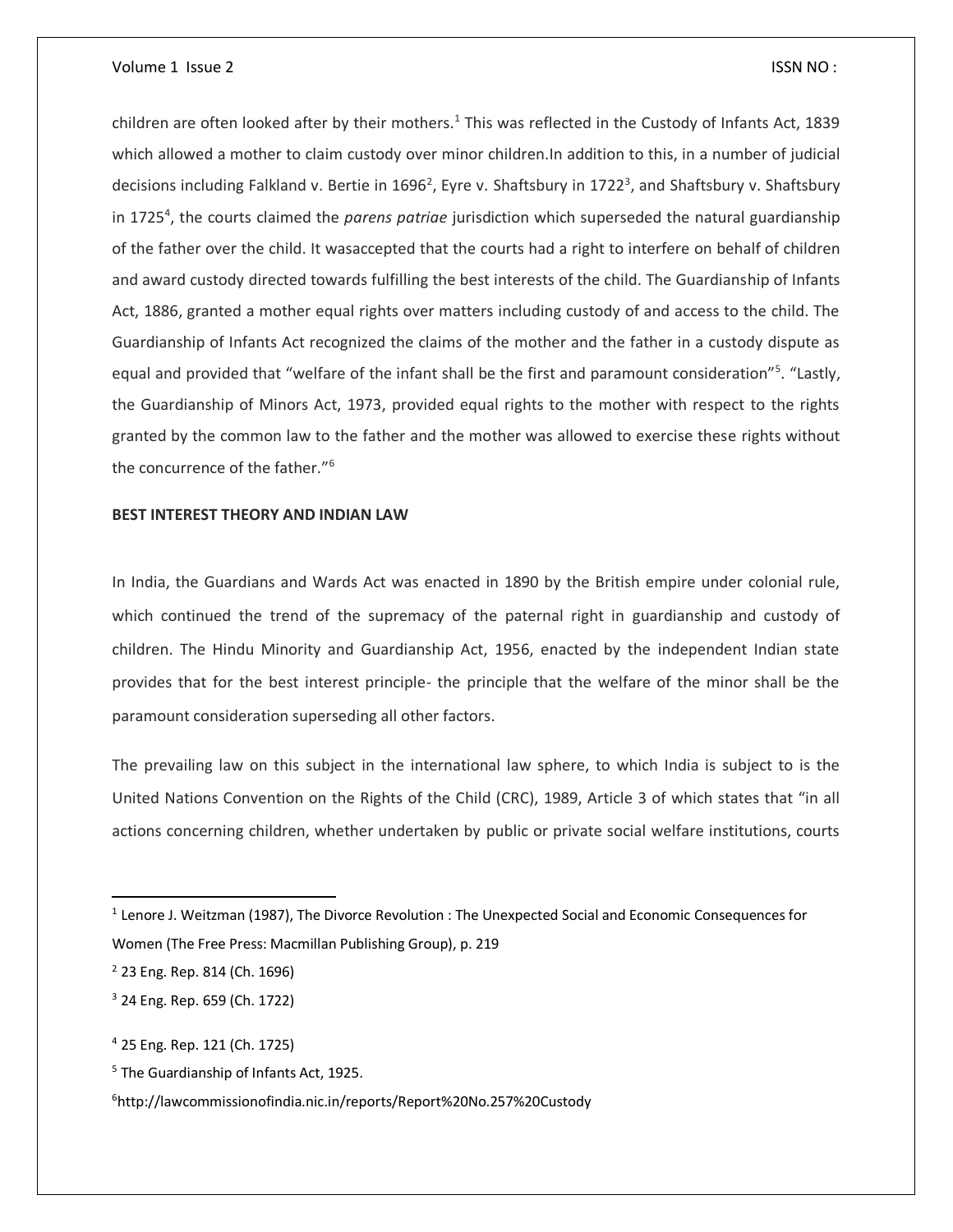of law, administrative authorities or legislative bodies, the best interests of the child shall be a primary consideration."<sup>7</sup>

# **ANALYSIS**

A significant analysis of the convention is that according to the Convention, the best interests of the child are given an essential thought and not the vital thought. Also, the provisions of the convention are uncertain and theoretical in nature. This uncertain nature is a characteristic consequence of an absence of agreement among nations with respect to esteems hidden its application yet additionally the absence of lucidity about what precisely are the best interests of a child.

Another issue with the principle is that in cases including child mishandle and some type of neglect, the state accept the parens patriae<sup>8</sup> job and the child is generally expelled from such careless or harsh guardianship. There is no determinate standard of misuse or neglect required for the child to be expelled from his/her guardian or parent. Choices in such cases are made including the appointed authority's abstract individual qualities and convictions. There is no arrangement of survey for these choices that include an uncertain emotional standard and consequently it is hard to address any blunders in judgment and to keep them from happening in ensuing cases. Regardless of whether such survey instruments are depended on, the arduous suit and postponements unfavourably influence the child or make the child security capacity of the CWC<sup>9</sup> repetitive by and by.

Perceiving the best interest principle as the determinant of the care of the child intrinsically implies that the two parents of the child must be on an equivalent balance and that the law can't be unjustifiably one-sided toward either parent. This paper looks to inspect the utilization of the best interest principle in Indian family debates and furthermore analyze through different case laws including the use of this principle whether there still stays any inclination towards any of the parents in issues identifying with the child in Indian family courts."

<sup>8</sup>Dwarka Nath v. ITO AIR 1966 SC 81(vide paragraph 4) Supreme Court

<sup>9</sup>Ministry of Women and Child Welfare, Handbook on JJ Act, Juvenile Justice Monitoring Committee, 2015, pg. no.

<sup>&</sup>lt;sup>7</sup> Article 3 of the United Nations Convention on the Rights of the Child, 1989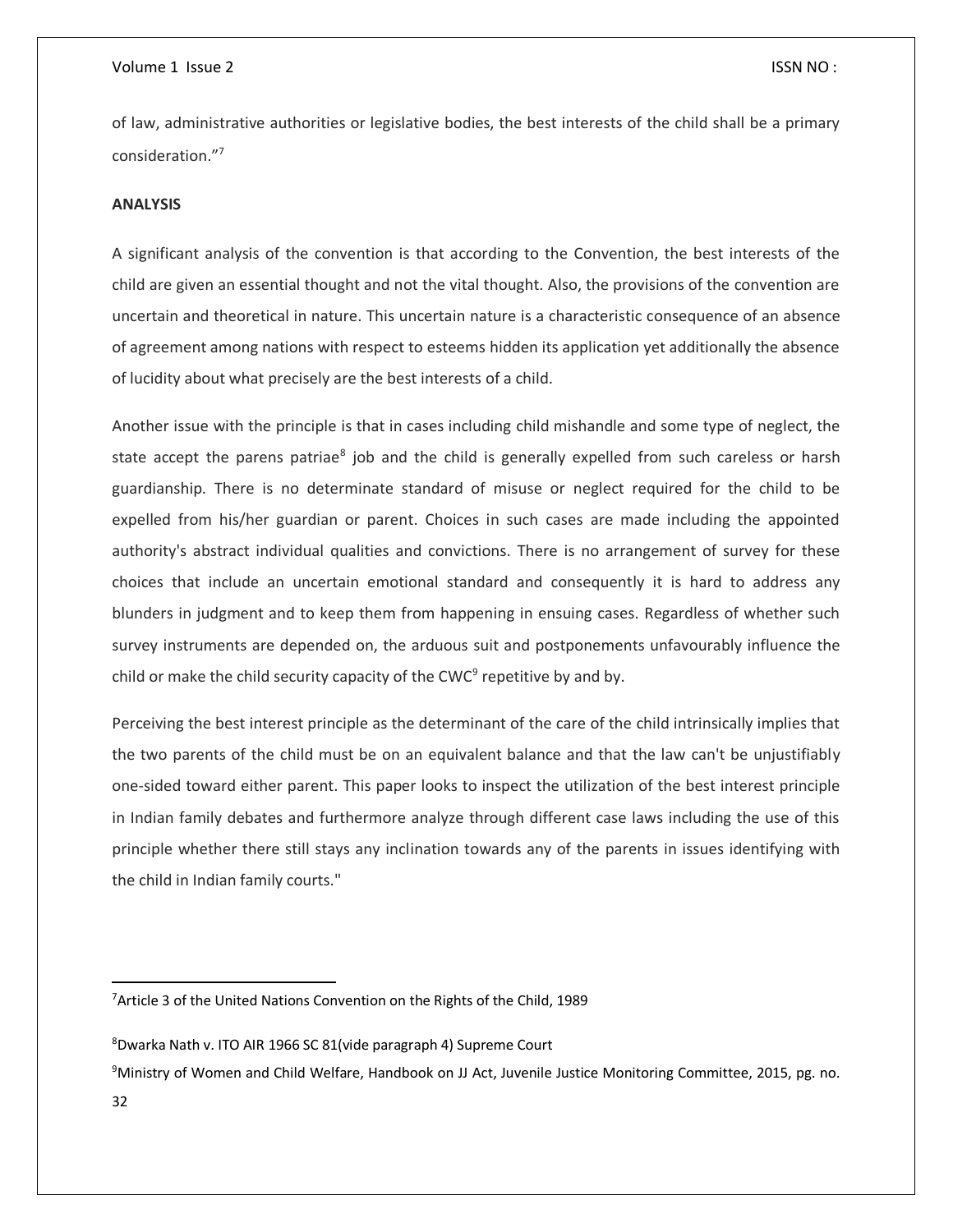#### **CONCEPT OF BEST INTEREST THEORY OF CHILD IN DETAIL**

Complete child assurance structures are expected to hinder and respond suitably to child misuse, negligence, abuse, and savagery. In India, the Juvenile Justice (Care and Protection of Children) Act<sup>10</sup>, 2000 (JJ Act) charges Child Welfare Committees (CWC) in every territory (authoritative division) with the commitment of ensuring the recuperation and insurance of "children requiring care and assurance." State governments name a five-section CWC for every locale that limits as a semi legal body. The law requires such advisory groups to choose their decisions in the "best interest of children."

Thoroughly, a child requiring care and insurance is any person under age 18 who has been or is presumably going to be ignored, manhandled or surrendered by the guardians or guardians. Normally, CWCs are overpowered with cases of deserted, poverty stricken, manhandled children, secured child laborers, children whose guardians are hanging on by a thread and that's just the beginning. Any individual can make such a child before the concerned CWC or the child may herself appear before the CWC. The CWC picks the fate of the child until she turns 18 years.

CWC decisions depend on a "best interests" affirmation, as commanded by the JJ Act. Article 3.1 of the United Nations Convention on the Rights of the Child<sup>11</sup> requires "the best interests of the child" to be the "fundamental idea" "in all activities concerning children, whether or not grasped by open or private social welfare establishments, official courtrooms, managerial pros or administrative bodies."

## **INVESTIGATING THE "BEST INTERESTS" PRINCIPLE**

The best interests' principle in the Convention was not previously cloud to child rights law. Varieties of the Convention's best interests principle are contained in other general instruments. In all honesty, the principle as exemplified in Article  $3.1^{12}$  of the Convention is generally progressively debilitated in structure stood out from its past definitions. In the Convention, the best interests of the child are basically a basic idea and not the chief idea in exercises including children. Now and again, regardless, the Convention communicates that best interests must be the choosing variable—particularly where

<sup>10</sup>Act No. 2 of 2016

<sup>&</sup>lt;sup>11</sup>Office of Legal Affairs, UN, Convention on Rights of Child, volume 3.2

 $12$ Convention on Rights of Child, Freedom of Expression: The child has the right to obtain and make known information, and to express his or her own views, unless this would violate the rights of others, volume 3.2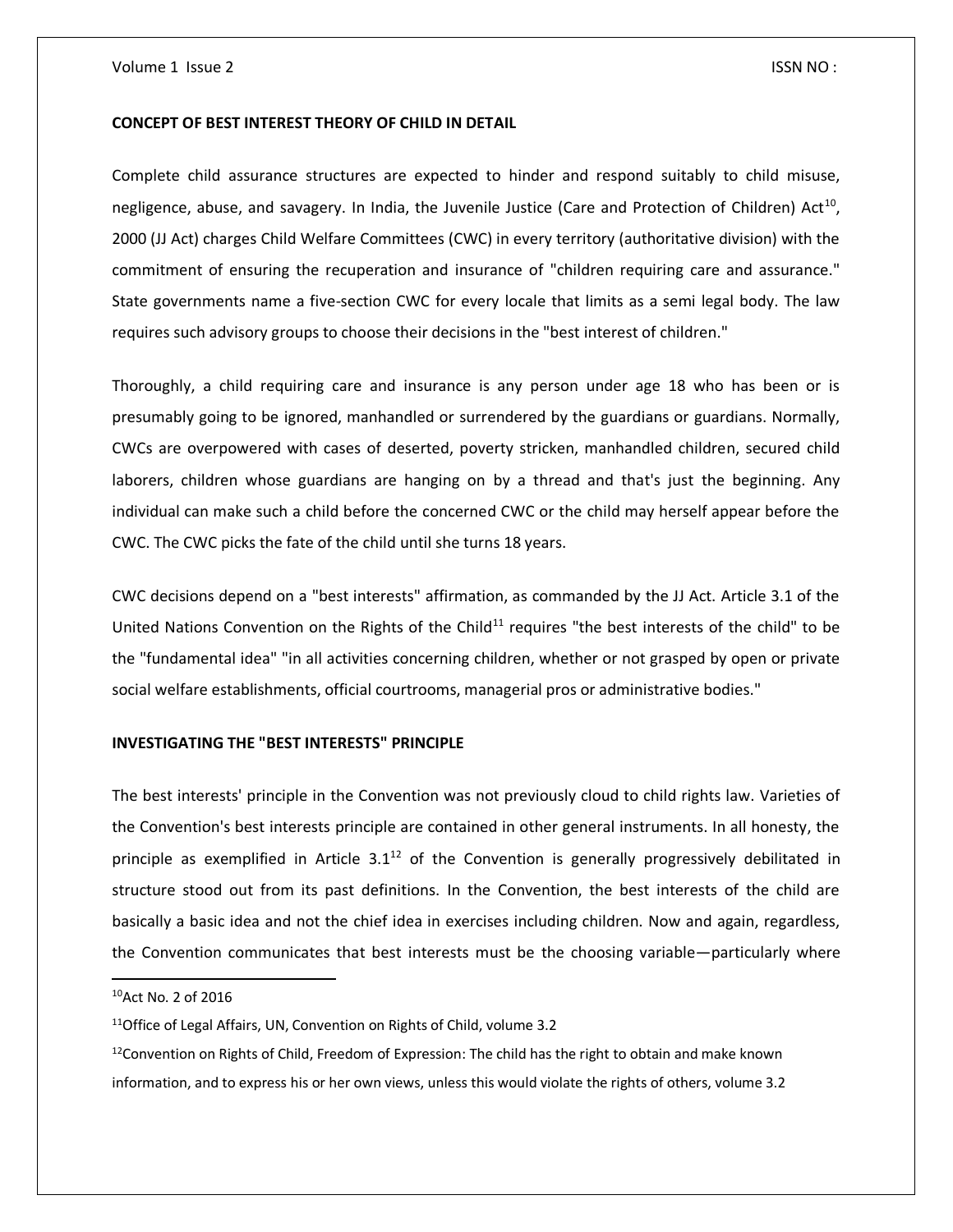children are gotten, or disengaged from guardians without needing to. Regardless, the Convention is an improvement over various definitions since it manufactures the augmentation for applying the principle — it is pertinent in "all exercises concerning children." In the Indian setting, for example, the CWC exercises would on a very basic level must be according to the best interests of the child.

The Principle as esteemed in Article 3.1 of Convention doesn't perceive the key parts that depict it. The travaux preparators of the Convention show that the substance of this principle was not discussed. The essential investigation levelled against it is that it is dubious and hypothetical in nature. It's dubious nature is a trademark aftereffect of not only a nonappearance of understanding among countries regarding its essential application yet moreover the weakness to make definite assumptions regarding what may energize the best interests of a child. Regardless, relationship, for instance, the United Nations Children's Fund<sup>13</sup> (UNICEF) have seen that the principle isn't suggested as an omnibus plan whose interpretation or use can best or annul particular rights guaranteed by various articles of the Convention; it expect "explicit giganticness" exactly where other logically express game plans of the Convention don't have any kind of effect.

Another issue with the principle is with its usage in occasions of child misuse and negligence, where the state plays out its parens patriae occupation and attempts to remove the child from the authority of their guardian. In such cases, a best interest confirmation being case express and individualistic, makes state mediation into family progressively unusual. Moreover, where a questionable standard is used, the decision to make sure about the child is looked at by evaluating parental or guardian mindsets and feelings against the selected position's individual characteristics and feelings. Absence of convincing review segments in such cases leaves practically no augmentation for fixing any stumbles or preventing them in resulting cases. Whether or not such study instruments are gone to, the extended suit and deferments unfairly impact the child or make the child insurance limit of the CWC tedious before long.

#### **THE RIGHT OF BEING HEARD IN THE CHILD'S BEST INTERESTS**

The Committee on the Rights of the Child, blamed for checking use of and giving authoritative comprehension of the Convention, has rehashed that the best interests principle is interlinked to the

<sup>&</sup>lt;sup>13</sup> Brill/ Nijhoff, Children, Autonomy and the Court, 2016, pg. no. 50/467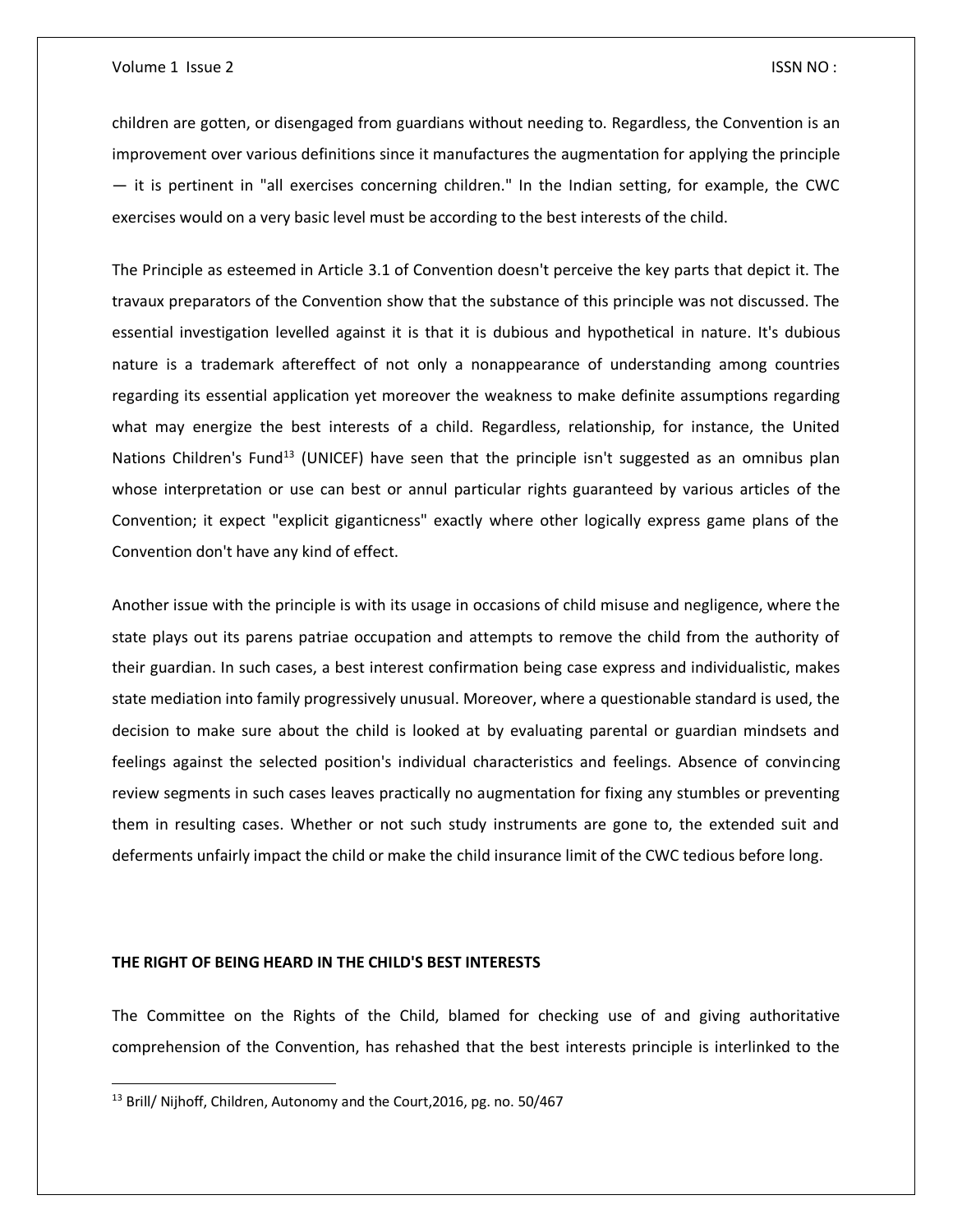following three articles raised to the status of general principles<sup>14</sup> under the Convention—articles 2, 6, and 12. Article 12 courses of action with child speculation. Hereafter all of these articles must be deciphered considering each other. In its report of wrapping up observations to Lesotho, a particularly basic recognition was made by the Committee while assessing Lesotho's execution of the best interests principle. The Committee saw that the child's qualification to be heard is noteworthy in ensuring that their "best interests" are served, in this way drawing an association between the "best interests" of the child and the child's privilege to aid, guaranteed under Article 12 of the Convention. Where the decision is as for the unit of the child from their parents, each interested assembling should be permitted an opportunity to look into the techniques and make their viewpoints known. Thusly there is no vulnerability that a child should be heard during a legal proceeding, particularly a legitimate proceeding, for instance, a security hearing organized for choosing the child's best interest.

However, there are various questions that stay unanswered. Who should address a child's best interests in a given legal proceeding? Does the child's qualification to be heard essentially a procedural right or a substantive right? Furthermore, can the child be addressed by their guardian<sup>15</sup>, or should the child be addressed self-sufficiently?

Child's interest<sup>16</sup> in investment as directed by Article 12 of the Convention requires state parties "to ensure to the child who is prepared for moulding their own viewpoints the choice to impart those points of view uninhibitedly in all issues affecting the child, the points of view on the child being given due weight according to the age and improvement of the child."

Further, after its multiday general discussion on "the benefit of the child to be heard," the Committee grasped a great deal of proposition. In these recommendations, the Committee settled that the benefit of interest is a general principle similarly as a "substantive right." This benefit of speculation changes children's status from minor inactive subjects getting assurance to dynamic rights holders – the Committee articulations this benefit of help the "picture for their [children's] affirmation as rights holders," and checking out children's points of view can't be "tokenistic."

<sup>&</sup>lt;sup>14</sup> Article: Four principles of the Convention on the Rights of the Child, Four principles that together form a new attitude toward children, UNICE[Fhttps://www.unicef.org/armenia/en/stories/four-principles-convention-rights](https://www.unicef.org/armenia/en/stories/four-principles-convention-rights-child)[child](https://www.unicef.org/armenia/en/stories/four-principles-convention-rights-child) Last visited on 7 March, 2020

 $15$  Joseph Goldstein, The best interests of the Child, Volume 3, page no. 54

<sup>&</sup>lt;sup>16</sup> Daniel J. Siegel, The whole brain child, pp. no. 32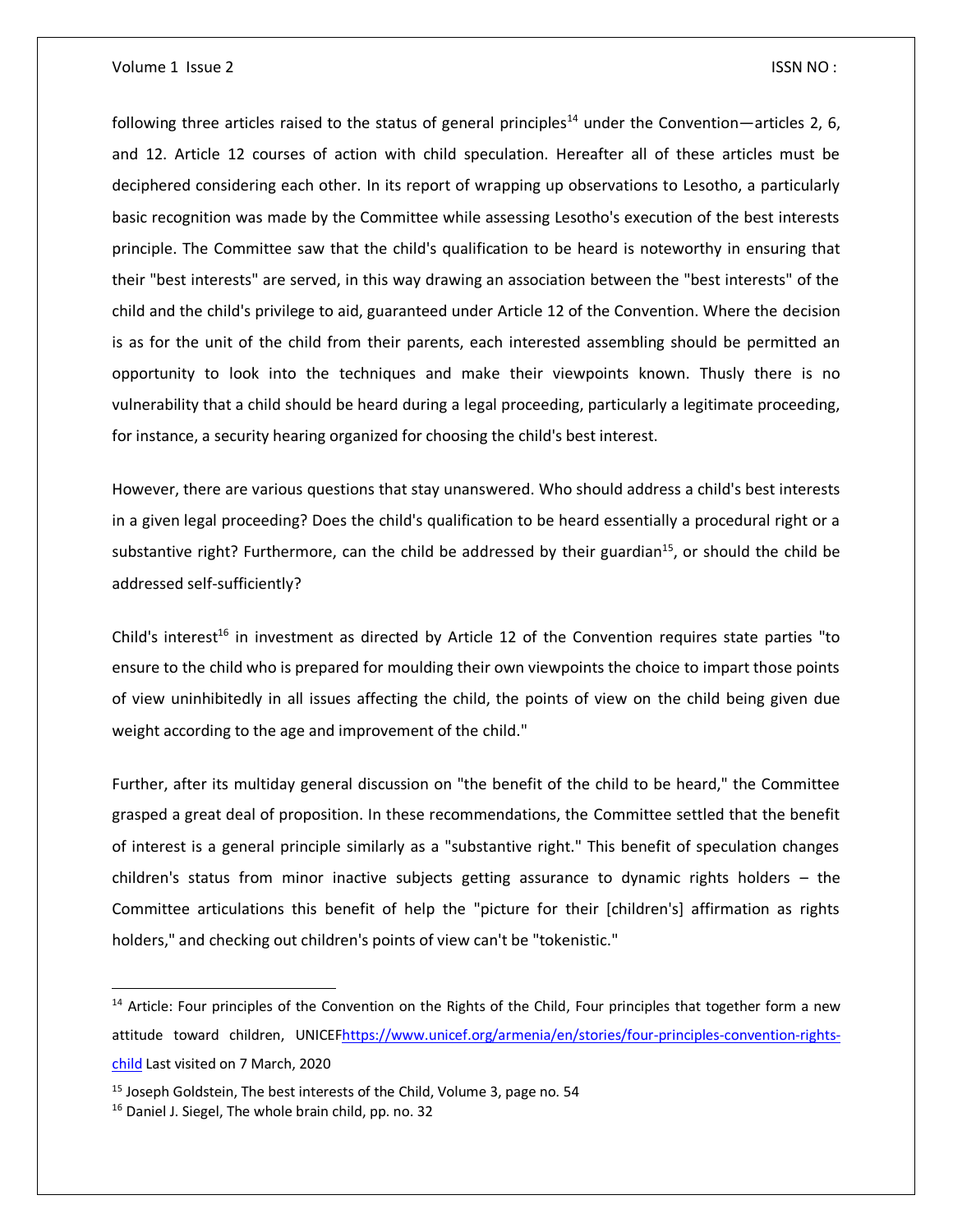#### **BENCHMARKS FROM INDIAN CASES**

Best interests of the child has been inspected with respect to guardianship inquiries between parents. Since there is yet a case that necessities to analyse best interests of the child viz-a-viz care by parents and authority by the state under the JJ Demonstration, these decisions may be extrapolated and examined with respect to the child assurance components of Child Welfare Committees in India<sup>17</sup>.

The Supreme Court starting late held that in choosing the government help of the child, "The subject of government help of the minor child has again to be considered far out of the huge real factors and conditions. Each case must be chosen its own real factors and other finished up cases can scarcely fill in as limiting perspectives to the degree that the evident pieces of the case are worried." Along these lines each case should be picked according to its own advantages depending upon the genuine elements put before the child government help advisory groups. An equivalent may be drawn between the child insurance locale of child government help advisory groups and habeas corpus<sup>18</sup> purview of the state. In Kamla Devi v. Himachal Pradesh<sup>19</sup>, the High Court held that "It is settled that in giving the writ of Habeas Corpus by virtue of new-conceived children the ward which the Court rehearses is an inherent locale as undeniable from a statutory purview gave by a particular game plan in any unprecedented goals. In a manner of speaking, crafted by the writ of Habeas Corpus in child authority cases isn't as per, anyway liberated from, rule. The purview rehearsed by the Court rests in such cases on its inherent impartial powers and applies the intensity of the State, as parens patriae, for the insurance of its in fact ward, and the very nature and degree of the solicitation and the result attempted to be developed require the movement of the locale of a court of significant worth. The basic object of a habeas corpus bid, as applied to new-conceived children, is to choose in whose guardianship the best interests of the child will probably be advanced. In a Habeas Corpus proceeding brought by one parent against the other for the authority of their child, the Court has before it the subject of the rights of the get-togethers as among themselves, and moreover has before it, at whatever point presented by the pleadings and the evidence, the subject of the interest which the State, as Parens Patriae, has in propelling the best interests of the child."

<sup>&</sup>lt;sup>17</sup> Organisation Structure, SBT, Megan Shattuck, Chair, Committee on Rights of Child, 2014

<sup>18</sup> Rasul v. Bush- 542 U.S. 466 (2004) 19AIR 1987 HP 34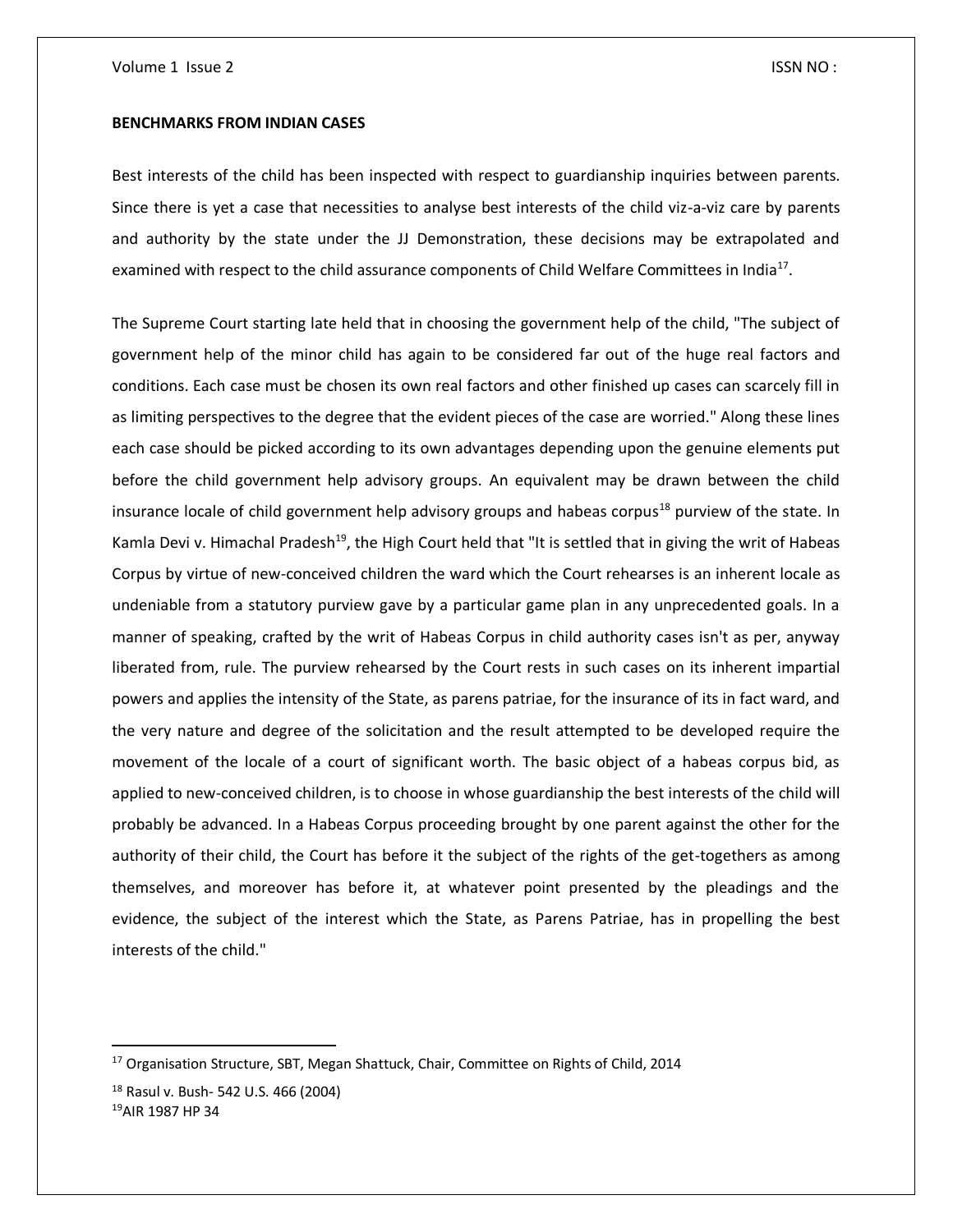In Carla Gannon and anr. v. ShabazFarukhAllarakhia and anr.<sup>20</sup>, the Bombay High Court was hearing a habeas corpus claim recorded by the mother to convey the child takenby the father. The court alluding to American Law expressed, "... The Court in passing on the writ in a child care case, deals with a matter of a reasonable sort, it isn't bound by any irrelevant genuine right of parent or guardian, yet is to give their case to the care of the child due weight as a case set up on human impulse and generally unbiased and just...in short the child's government help is the Supreme idea, autonomous of the rights and wrongs of its battling parents, regardless of the way that the normal rights of the parents are equipped for thought."

Drawing from this, one can say that parents are equipped to have their rights presented during child insurance hearings and that these should be self-sufficiently considered while surveying what is to the best favorable position of the child. In any case, while these are determined in, the best interests of the child should be the "Supreme idea."

In PunnakkattuHidayathulla v. CherussolaSoudath<sup>21</sup>, the Kerala High Court offered weightage on account of "upsetting the care of the child was in the best interests" of the child. Herein, the parents were separated and the female child was living with her mother. The father had recorded a solicitation searching for guardianship of the child considering the way that he would be shrewd to pay and had the alternative to give a better life to the child. The Court declined to recognize the father's dispute and held guardianship of the child with the mother. The two principle considerations on which the decision turned was a) on account of upsetting guardianship of the child was in the interests of the child and b) that an infant should be given basic care of the mother. The father was given appearance rights. The principle to be drawn from this case, for instance, is on account of ousting the child from its present conditions and setting the child in the children's home is the child's best interest rather than if the child continues abiding with its parents.

In Nil Ratan Kundu v. Abhijit Kundu<sup>22</sup>, the Supreme Court, in picking an authority question, alluded to a huge assembly of English decisions. In Re Mc Grath<sup>23</sup>, it was held that "the government help of the child isn't to be assessed with money just nor just physical comfort. The word government help must be taken in its most broad sense...Nor can the tie of adoration be expelled." Without overstating the criticalness

 $\overline{\phantom{a}}$ 

<sup>&</sup>lt;sup>20</sup>Carla Gannon & Anr vs Shabaz Farukh Allarakhia & Anr on 10 July, 2009

<sup>21</sup>LAWS(KER)-2009-10-134

<sup>22</sup>F.M.A.T. No. 3185 of 2006 on December 7, 2007

<sup>&</sup>lt;sup>23</sup> 1893 (1) Ch 143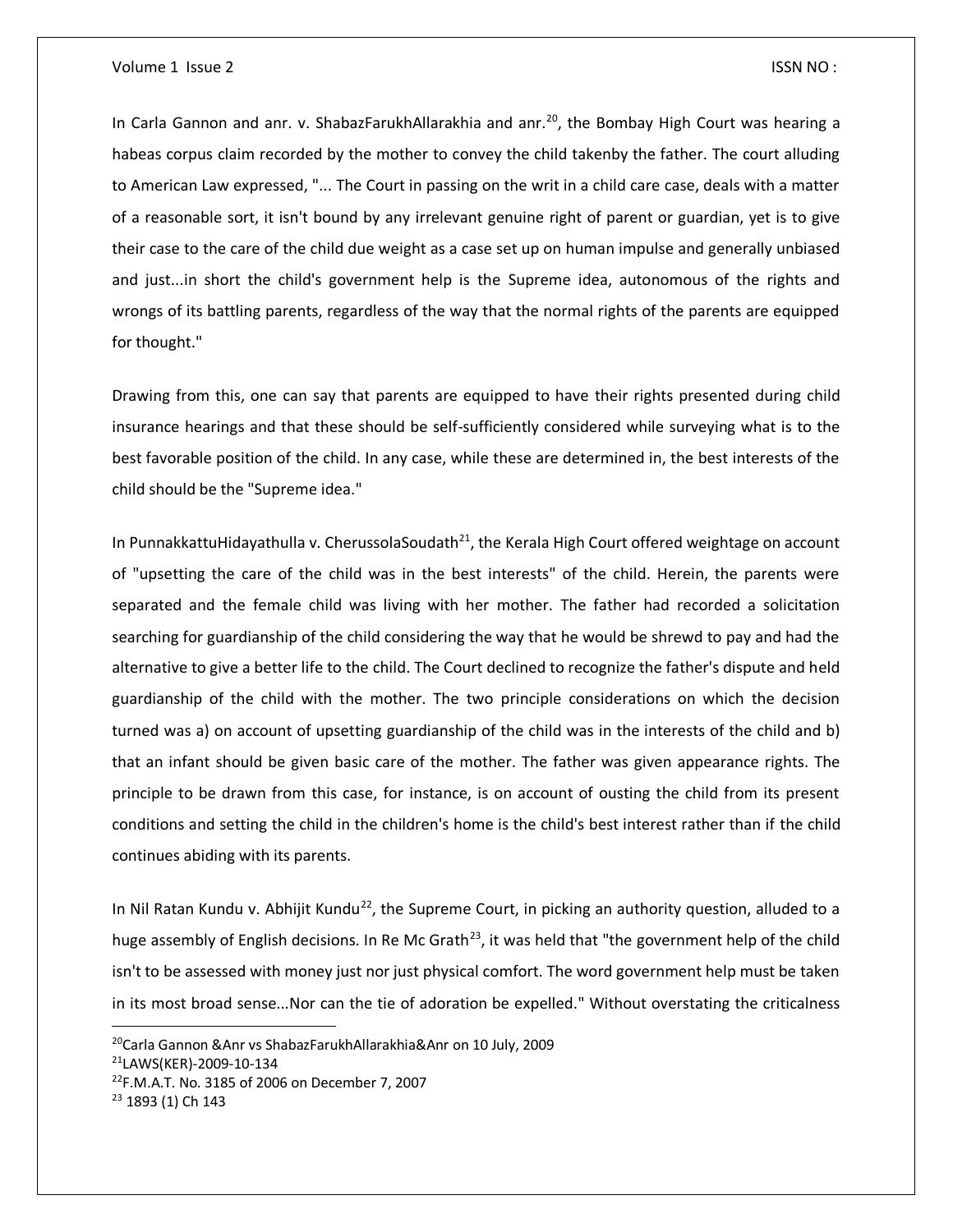of the "tie of affection," the makers should emphasize that the benefit of the child to parental contact is a huge one and that should be determined into dynamic about the best interests of the child.

The Supreme Court reaffirmed the Himachal Pradesh High Court's choice that while choosing the best interests of the child, "child's typical comfort, fulfillment, academic, great and physical improvement, his prosperity, guidance and general upkeep and the extraordinary condition" should be considered.

# **THE RIGHT TO BE HEARD: INDIAN LAW CONTEXT**

In picking custody discussions or habeas corpus petitions concerning children, courts in India, including the Supreme Court have again and again held that the points of view of the child should be given weightage. By and by, the degree and method wherein children are allowed to partake in security hearings vacillate exceptionally depending up upon the individual CWC part. The request, regardless, is dynamically essential – whether or not the substantive right of child participation guaranteed under worldwide law can be invoked under Indian residential law. The JJ Act hushes up on how a child should be addressed before the CWC and whether this is a right, yet the JJ Rules acknowledge the benefit to interest in its preface, and further keep up the principle of child collaboration. Principle III of Rule 3 expresses that "Every child's qualification to impart his points of view uninhibitedly in all issues affecting his interest will be totally respected through each period of the methodology of juvenile justice."<sup>24</sup> The technique of juvenile justice, anyway not described, would consolidate child assurance hearings before the CWC. Such right consolidates "creation of developmentally appropriate instruments and strategies of collaborating with the child, propelling children's dynamic relationship in decisions concerning their own lives and offering opportunities to discussion and conversation." explicitly, the rules establish that juveniles in difficulty with the law save a choice to a guardian promotion litem during the techniques.

Starting late, in a fantastic triumph for child rights' parties in a long and hard lawful battle in the Jain Sadhvi case<sup>25</sup>, the Bombay High Court by suggestion kept up the child's privilege to unreservedly convey her viewpoints in proceeding before the Child Welfare Committees<sup>26</sup>. The specialists for the circumstance, the guardians of a youngster child who had permitted the Jain society to begin her into

 $\overline{\phantom{a}}$ 

<sup>&</sup>lt;sup>24</sup>Jessica Pearson and Paul Munson, The Child's Best Interest Principle: Theory and Practice, Volume 22 Number  $1/$ June 1984, pp. 84 <sup>25</sup> R. Kochar, 2001 (1) MhLJ 572

<sup>&</sup>lt;sup>26</sup>Child Welfare Committee, ICPS Structure, Statutory Bodies, 2016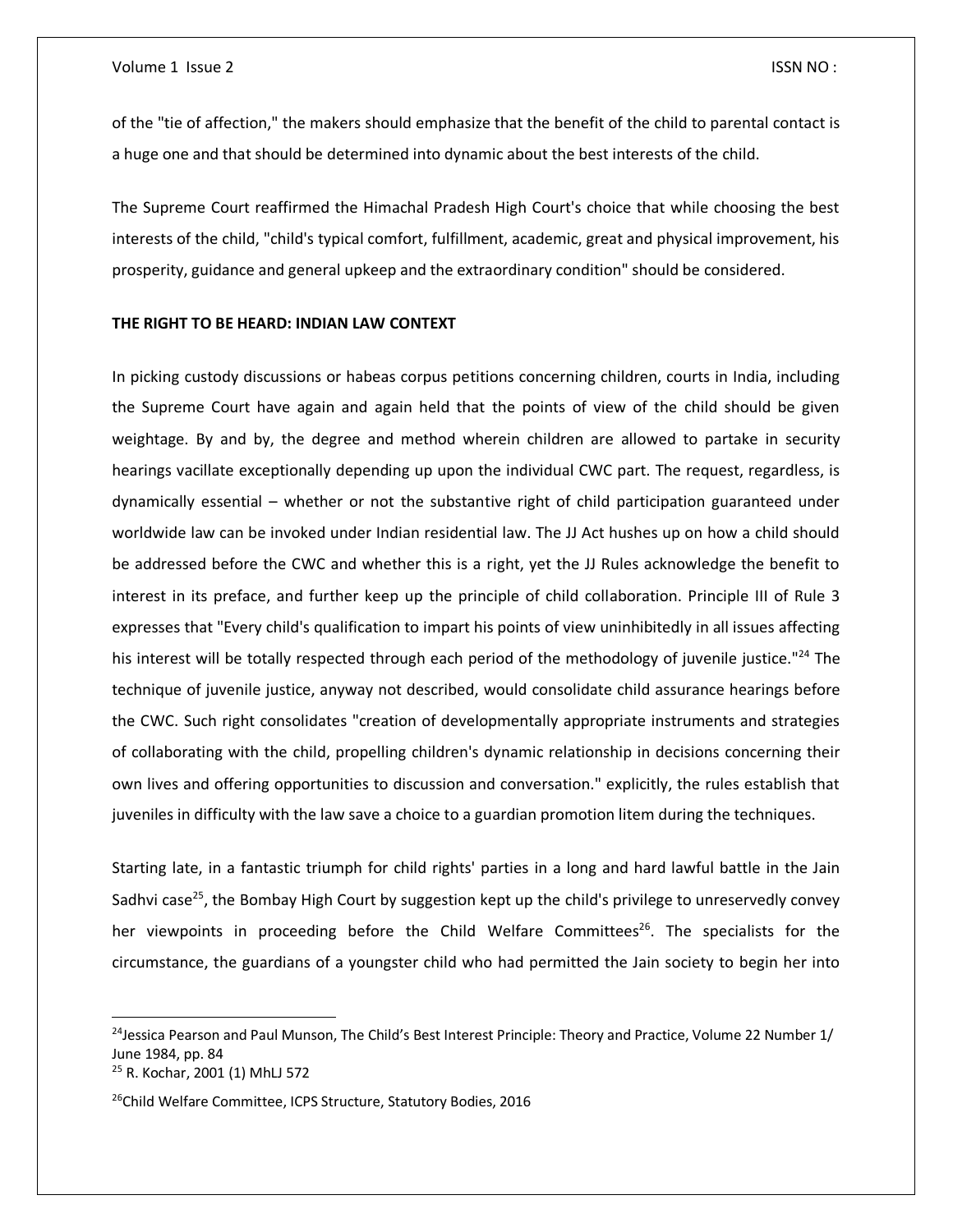the group at age eight, had tried in 2004, the need to convey the child cleric before the CWC. In 2008, the Bombay High Court ruled:

In spite of the way that the court bewildered the issues of right of help and the weight to be given to such points of view, it by suggestion kept up the benefit of the child to convey her viewpoints selfrulingly under the attentive gaze of the Court, and not be addressed by her parents or guardians. The Court opined that by all appearances it gave the possibility that a child at age eight "can't appreciate" the consequence of disavowing the world (that is getting commonly dead, not having the choice to marry or have or guarantee property, and so forth), anyway held that it was the commitment of the court to find "whether the child was in a circumstance to understand the results of such a decision," and from this time forward set up an advisory group to deliver the child to decide her points of view. Right now Court abstained from using a stringent least age for child bolster criteria subject to a conventional or man driven point of view on children's ability to convey their viewpoints. Or maybe the Court kept up the benefit of the child to at any rate independently check out the methods and address her viewpoints to the CWC.

Simply finding a child's privilege to help doesn't help make an understanding of all-inclusive law into household legitimate practice. Various concerns remain. These stresses are best spoken to verbosely. As referred earlier, while it is fair that various CWCs grant free depiction (sometimes by legitimate counselors) now and again, the reality remains that the CWC approach to manage such depiction remains unregulated, uniquely named, and guided by factors, for instance, its impression of "the multifaceted design of the case" and "whether the CWC people need lawful advice." One CWC part for example felt that "there was no prerequisite for lawful depiction in endeavored and attempted cases."

# **METHODS OF REPRESENTATION**

As stated beforehand, the Committee on the Rights of the Child has expressed that if there ought to be an event of children in their childhood, they should be uninhibitedly addressed. Inside the present child assurance instrument including CWCs and related bodies, it is vague who addresses the interests of the child before the CWC. As a rule, nongovernmental affiliations or social masters who rescue a child, present the child before the CWC and battle to support the child. In any case, here again, the wants of the child and the wants of the non-governmental affiliation are not treated as discrete classes.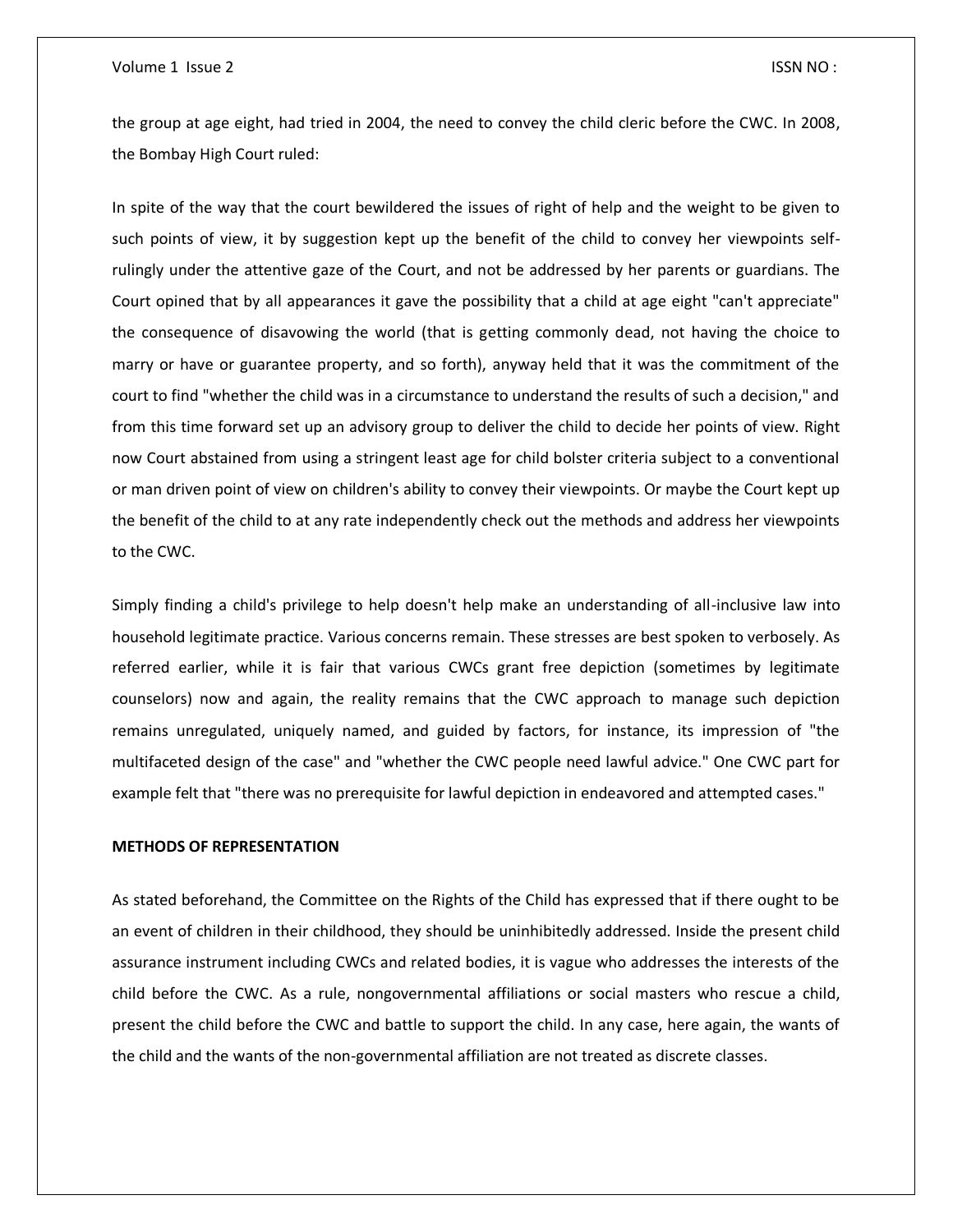Further, a couple of elements impact the way wherein a child can take an interest – arrangement of a good circumstance to coordinate a child-pleasing air; case-store of CWC people and time available to accommodate the child and other concerned gatherings for each case.

Further, there are some lawful deterrents to the quick and free lawful speculation of the child before the CWC – Indian law really requires that the child be addressed through a guardian in lawful methods. It is basic to join a greater conversation to ensure that such procedural hindrances are pulled back in child security hearings.

# **DISADVANTAGES OF THE PROCESSES AND REFORMS BROUGHT THEREAFTER**

1. Absence of coordination with various laws and welfare programs

The biggest impediment of the current CWC structures is discontinuity of parent-child contact even in circumstances where there is no apparent maltreatment or dismiss or a brief threat to the child's life. Additionally, the CWC system in realities achieves a moving back of children's rights instead of a brief up-scaling of rights. For example, where children were being educated before setting off to the Children's House, being systematized realized suspended guidance, a grave issue since once a child is ousted from school, readmission and continuing with preparing become an intense endeavor for parents from a lower money related establishment.

At an operational level, consolidation of administrations that can improve the individual fulfillment for parents and children is fundamental to the flourishing of the child. It is interesting to observe that one of the principles involved in the UN Declaration on Social and Legal Principles<sup>27</sup> relating to the Protection and Welfare of Children, with uncommon reference to Foster Arrangement and Reception Broadly and Universally<sup>28</sup>, states that "child welfare depends on extraordinary family welfare." It is right now to ensure that before articulating poor families unfit considering ignore, improving the states of the parents be researched before the child is secluded from the parents. There are numerous foggy territories and linkages. In particular, two domains that legitimacy referencing are rights of children viza-viz rights of disabled parents and rights of parents with prosperity conditions.

2. Requirement for a benchmark to separate child from parents in cases of "neglect"

 $\overline{\phantom{a}}$ 

<sup>27</sup> OHCHR, Declaration, pp. 456

<sup>&</sup>lt;sup>28</sup> Paul Millar, The Best Interests of Children- An evidence based approach, 3-2011, Noel Semple, pp. 4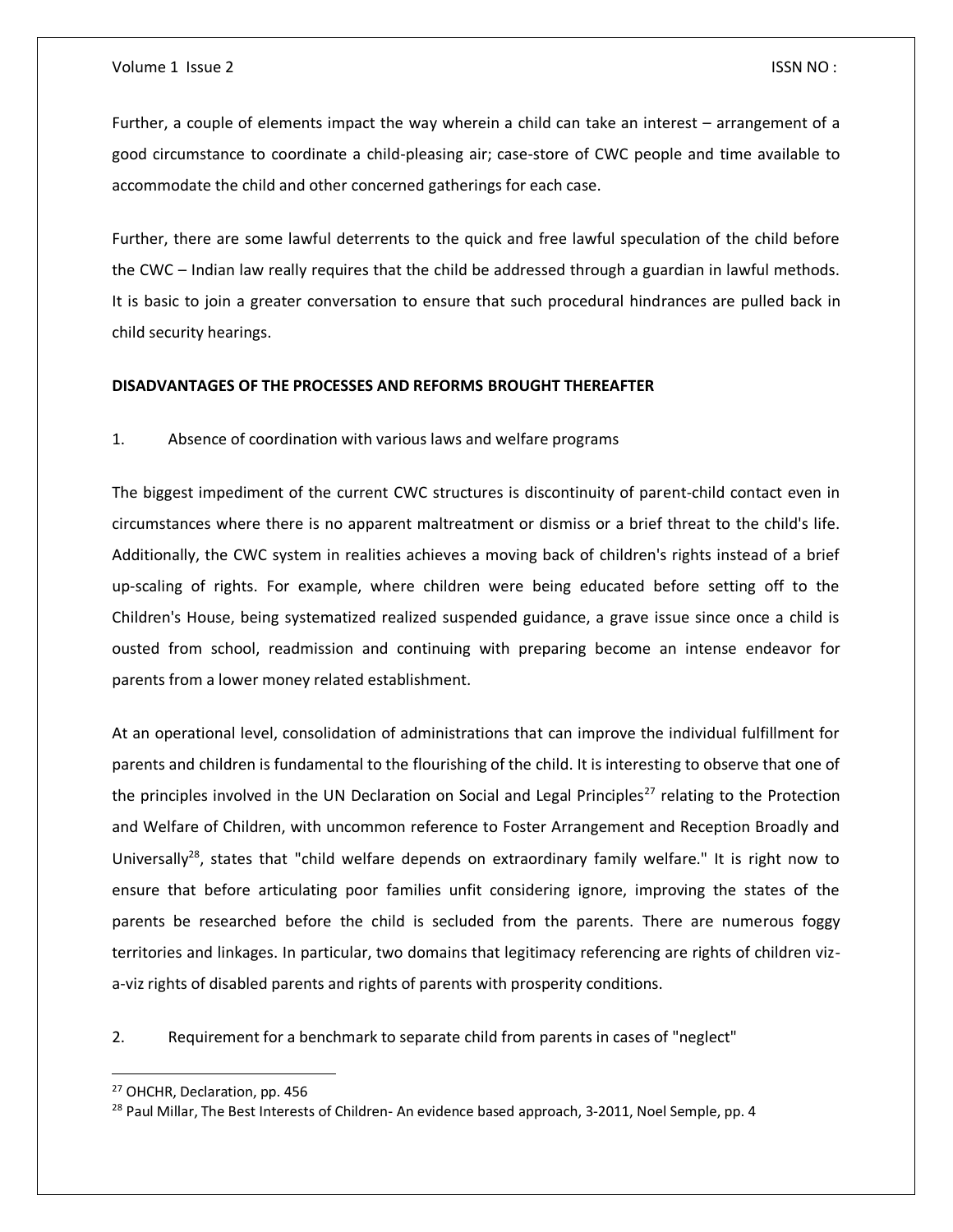As seen, from the Social Examination Report in India, the law upto a certain degree, has to develop an "enrolment" or edges that ought to be figured into dynamic. But circumstances where there are charges of physical or sexual maltreatment, in occurrences of "dismissal" or "wrong consideration," these plainly rely upon interpretation of those related with surveying the conditions. For example, in the Indian setting, the post-preliminary operator or the social worker drawing up the Social Examination Report – their value structures and great choices authentically impact the decisions taken. Further, the CWC's own perception and characteristics will genuinely affect the possibility of the decision made. While caution is a critical gadget for pioneers to figure out how to make sure about children, such watchfulness should in like manner be guided to ensure that decisions concerning the child are furthermore not concealed by inclination.